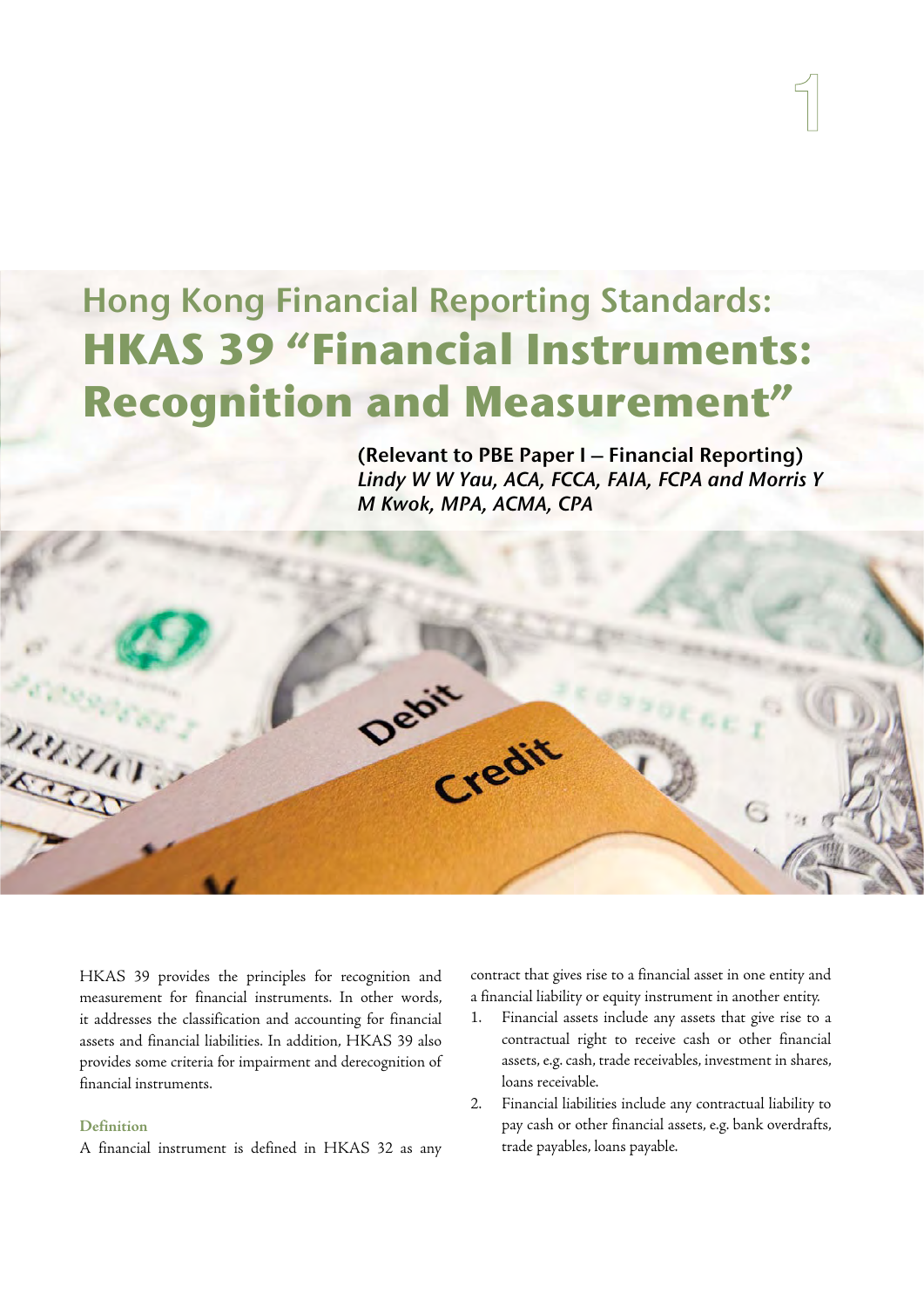# **Classification of financial instruments**

According to HKAS 39, financial instruments are classified into the following categories:



The following table summarizes HKAS 39's classification requirements and provides some examples of financial instruments in different categories:

| Category                                                                | <b>Characteristics</b>                                                                                                                         | Example                                                                                                                           |
|-------------------------------------------------------------------------|------------------------------------------------------------------------------------------------------------------------------------------------|-----------------------------------------------------------------------------------------------------------------------------------|
| Financial assets at<br>fair value through<br>profit or loss             | Financial assets that are either held for trading<br>(i.e. to sell in the near future) or electively<br>designated into the category.          | Investment in listed shares or debts that are held<br>for short-term profit taking, derivatives held for<br>speculative purposes. |
| Held-to-maturity<br>investments                                         | Financial assets with fixed or determinable<br>payments which the entity intends to hold to<br>maturity.                                       | Government and corporate bonds, redeemable<br>preference shares.                                                                  |
| Loans and<br>receivables                                                | Unquoted financial assets with fixed or<br>determinable payment.                                                                               | Account receivables, loans to customers, mortgage<br>loans, credit card receivables.                                              |
| Available-for-sale<br>financial assets                                  | Financial assets that are designed as available-<br>for-sale by the entity or which do not fall into any<br>of the above three categories.     | Equity instruments held for non-trading purposes<br>like investments in ordinary shares and preference<br>shares.                 |
| <b>Financial liabilities</b><br>at fair value through<br>profit or loss | Financial liabilities that are either held for trading<br>(i.e. repurchase for the near future) or electively<br>designated into the category. | Derivative liabilities and other trading liabilities.                                                                             |
| Other financial<br>liabilities                                          | All financial liabilities other than those at fair value<br>through profit or loss.                                                            | Account payables, notes payables and issued debt<br>securities.                                                                   |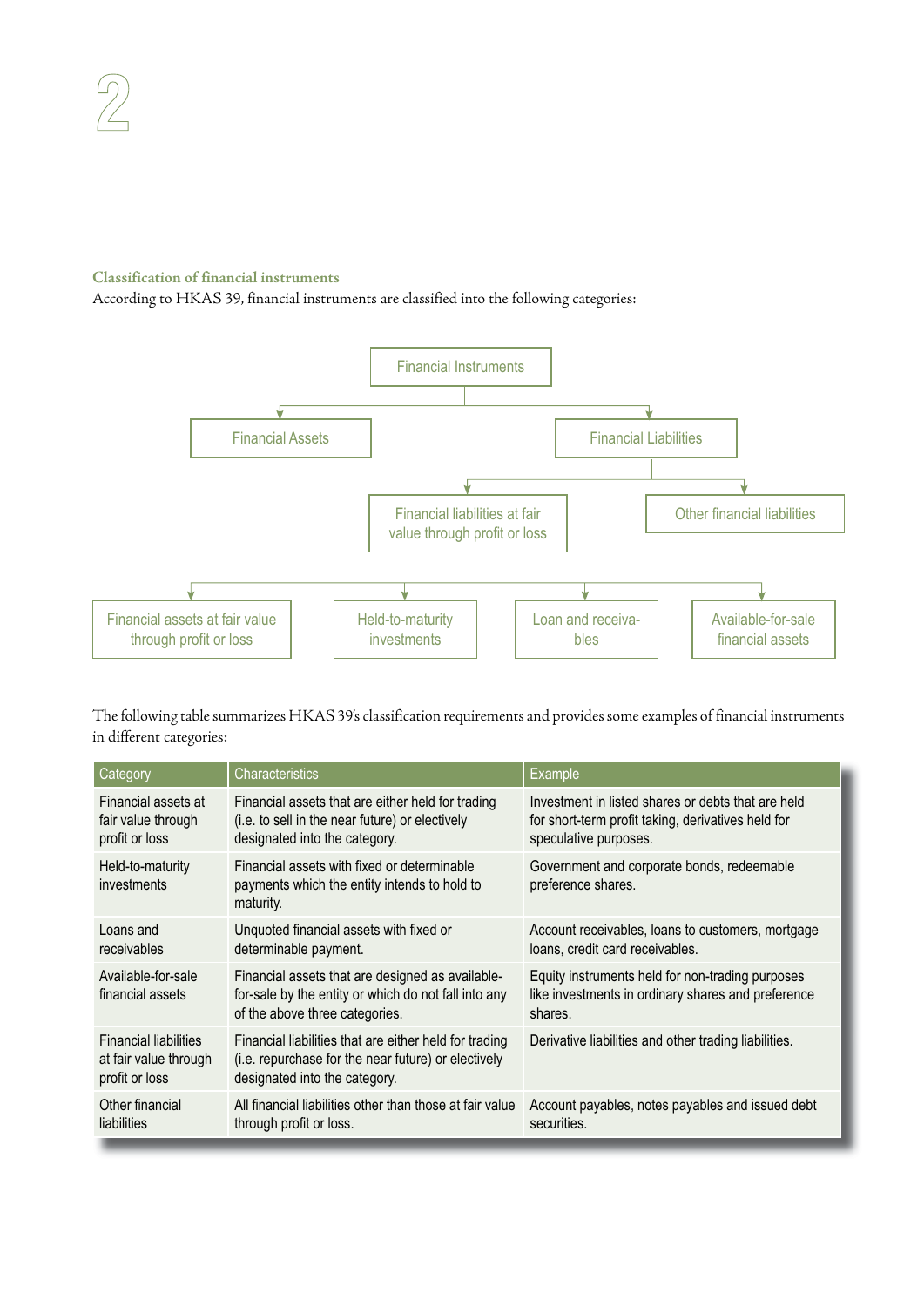#### **Initial recognition of financial instruments**

The term "initial recognition" refers to the time at which an entity should record an asset or liability initially on its balance sheet. According to HKAS 39, an entity should recognize a financial asset or financial liability when the entity becomes a party to the contractual provisions of the instrument. In other words, financial assets or liabilities should be recognized when the entity becomes a party to the contract rather than when the transaction is settled. For example, ABC Ltd commits to purchase Z 's shares on day 1 and will settle the amount on day 3. ABC Ltd should recognize Z's shares as a financial asset on day 1 rather than day 3.

## **Measurement of financial instruments**

## **1. Initial measurement**

According to HKAS 39, all financial assets and liabilities are measured on initial recognition at their fair value plus transaction costs, except for financial assets or liabilities at fair value through profit or loss. Examples of transaction costs include commission paid to brokers and stamp duties. The fair value is usually the actual transaction price on the transaction date.



However, if loan assets or liabilities are issued at below the market interest rate, then the fair value on recognition is not the amount paid but the amount discounted for the effect of the below-market-value interest on the loans.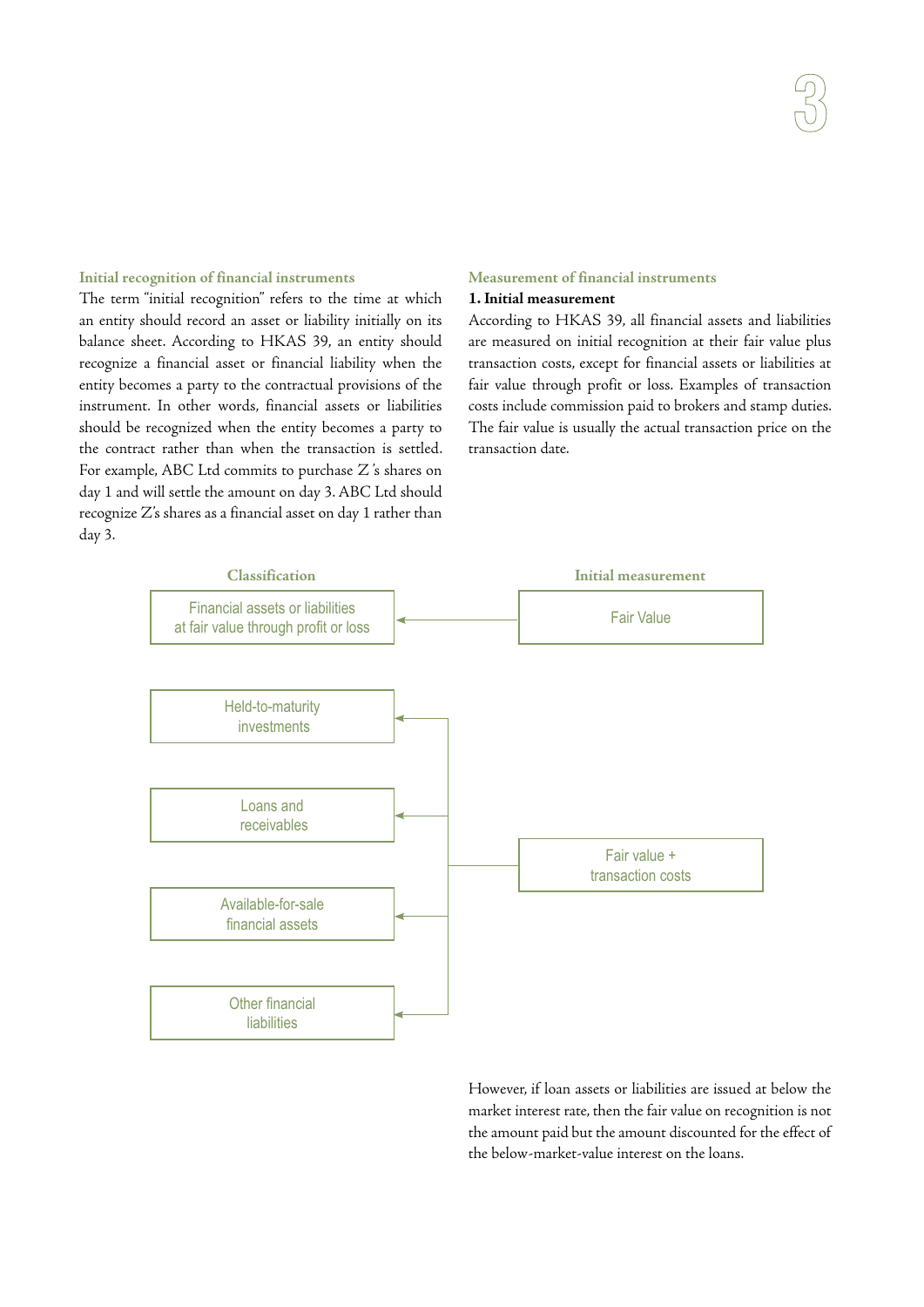# **Example 1**

ABC Ltd provides interest-free loans to directors for a four-year term. The total loan amount is \$1 million, payable in equal installments at the end of each year. The market interest rate for a similar loan is 5 percent.

Fair value of loan receivable  $= $250,000/(1+5%) + $250,000/(1+5%)^2 + $250,000/(1+5%)^3 + $250,000/(1+5%)^4$  $= $886,487$ The journal entry for initial recognition of the loan is:

|                  | DrS     | Cr S      |
|------------------|---------|-----------|
| Loan receivable  | 886,487 |           |
| Employee benefit | 113.513 |           |
| Bank             |         | 1,000,000 |
|                  |         |           |



## **2. Subsequent measurement**

Subsequent to initial recognition, financial assets and financial liabilities are measured at fair value, amortized cost or cost depending on their classification and whether their fair value can be determined reliably. The subsequent measurement of financial instruments and the accounting treatment of the gain or loss are summarized in the following table:

| Category                                                      | Subsequent meas-<br>urement                                                                        | Gain/loss treatment          |
|---------------------------------------------------------------|----------------------------------------------------------------------------------------------------|------------------------------|
| Financial assets at fair value<br>through profit or loss      | At fair value                                                                                      | Recognized in profit or loss |
| Held-to-maturity investments                                  | At amortized cost                                                                                  | Recognized in profit or loss |
| Loans and receivables                                         | At amortized cost                                                                                  | Recognized in profit or loss |
| Available-for-sale financial<br>assets                        | At fair value (for<br>quoted financial<br>assets)<br>At cost (for<br>unquoted financial<br>assets) | Recognized in equity         |
| Financial liabilities at fair value<br>through profit or loss | At fair value                                                                                      | Recognized in profit or loss |
| Other financial liabilities                                   | At amortized cost                                                                                  | Recognized in profit or loss |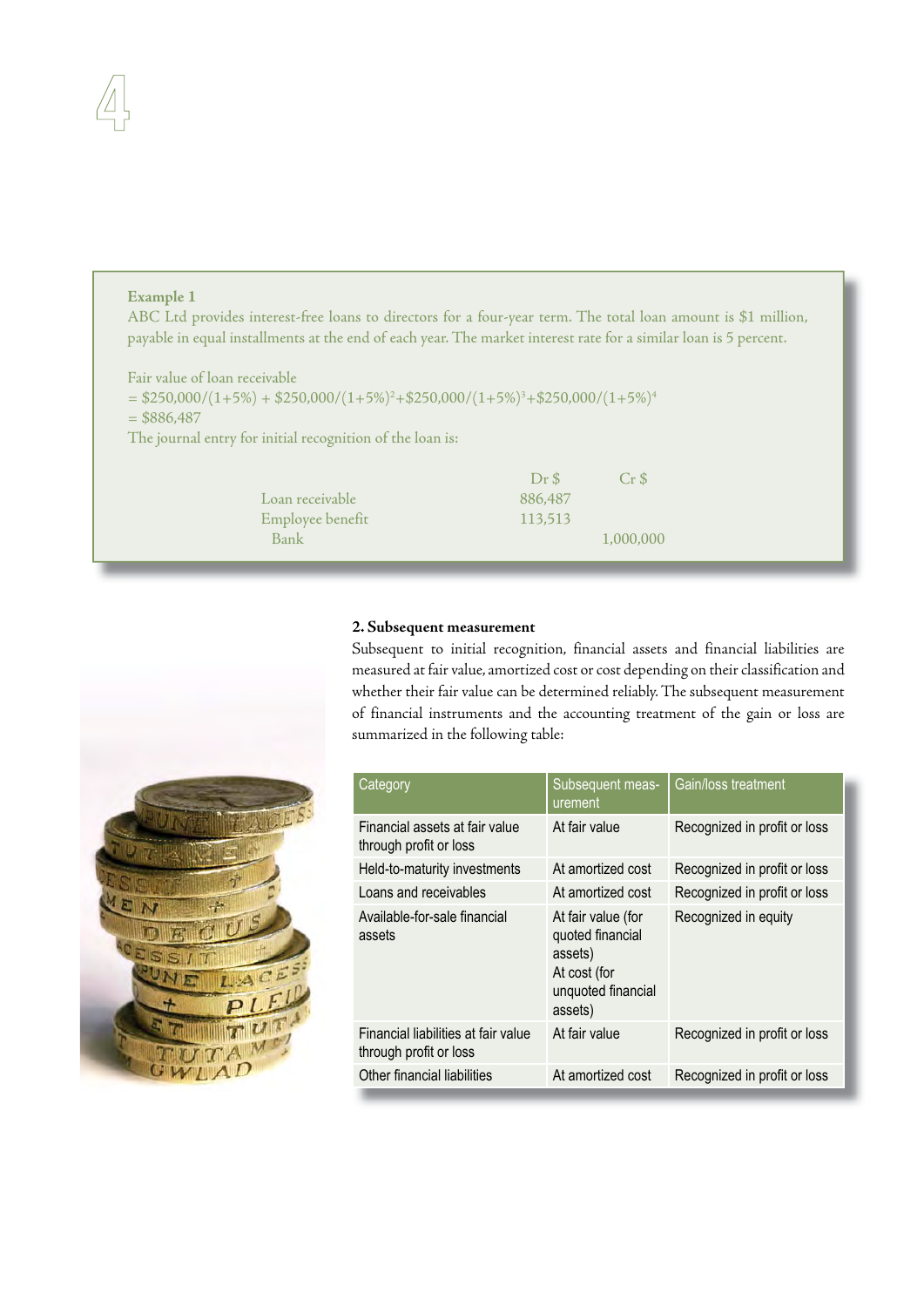## *a. Fair value determination*

The above table shows that financial assets or liabilities at fair value through profit or loss and quoted available-for-sale financial assets are measured at fair value. HKAS 39 provides the following sequence to determine fair value:



# *b. Amortized cost*

Held-to-maturity investments, loans and receivables, and other financial liabilities are subsequently measured at amortized cost using the effective interest method. Under the effective interest rate, the amortized cost is the cost adjusted by the cumulative amortization of the premium or discount (i.e. the difference between the purchase price and the maturity amount) through the expected life of the financial instrument. Consider investment in bonds as an example to clarify the difference between an investment at a premium and at a discount:

- Bonds are issued at a premium when the purchase price of the bonds is greater than the maturity amount. For example, if you pay \$1,200 to purchase bonds with a nominal value of \$1,000, there is a premium of \$200 since you pay a premium for the bonds.
- Bonds are issued at a discount when the purchase price of the bonds is smaller than the maturity amount. For example, if you pay \$900 to purchase bonds with a nominal value of \$1,000, there is a discount of \$100 since you receive a discount for the bonds.

The journal entries for the premium or discount amortization of debt securities are summarized in the following tables:

| <b>Date</b>            | Premium amortization                                                          | <b>Discount amortization</b>                                     |
|------------------------|-------------------------------------------------------------------------------|------------------------------------------------------------------|
| Purchase               | Dr Held-to-maturity investments                                               | Dr Held-to-maturity investments                                  |
| date                   | Cr Bank                                                                       | Cr Bank                                                          |
| Recognize<br>each year | Dr Bank<br>interest for Cr Held-to-maturity investments<br>Cr Interest income | Dr Bank<br>Dr Held-to-maturity investments<br>Cr Interest income |
| <b>Maturity</b>        | Dr Bank                                                                       | Dr Bank                                                          |
| date                   | Cr Held-to-maturity investments                                               | Cr Held-to-maturity investments                                  |

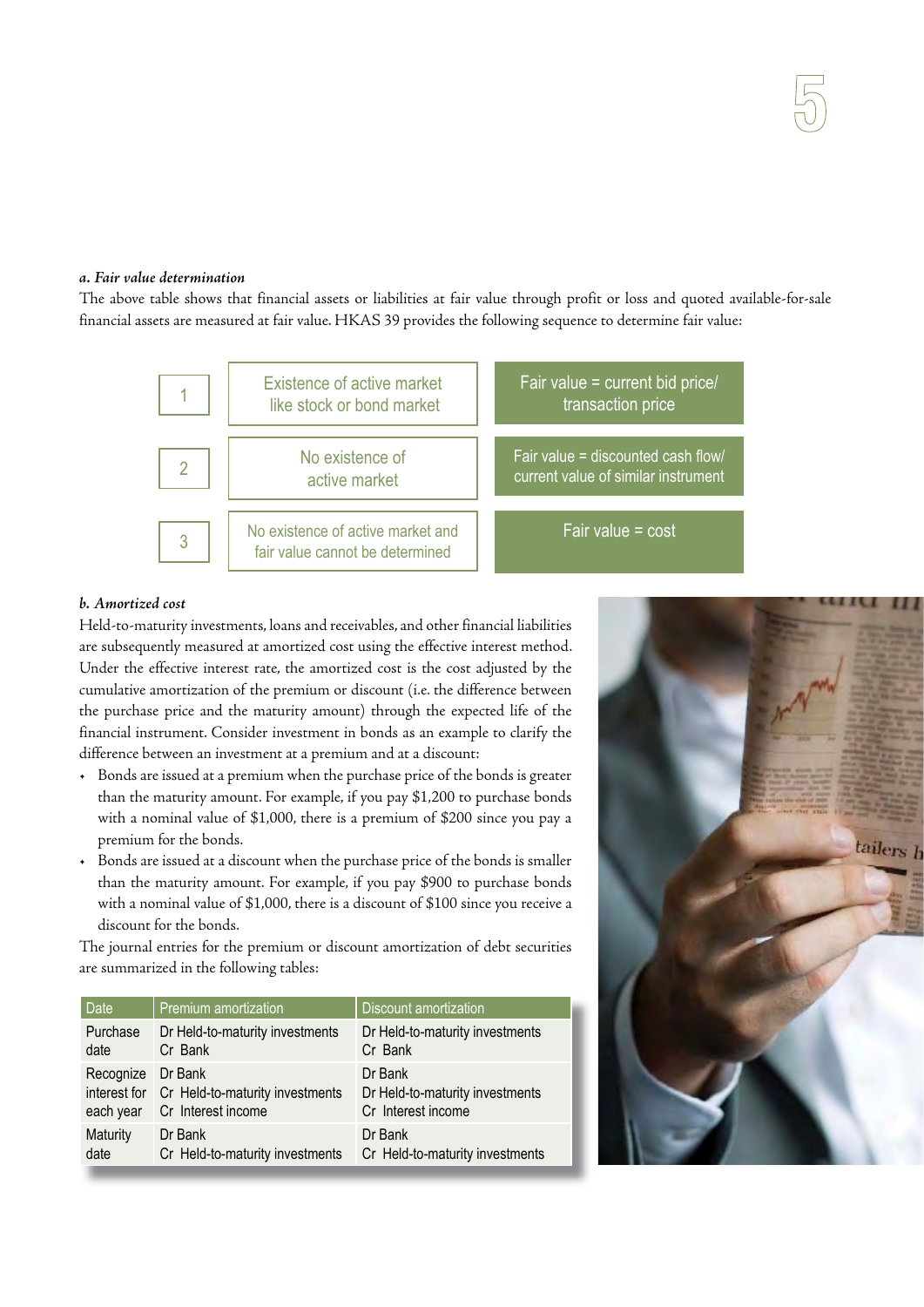# **Example 2**

# *Case A*

ABC Limited purchases 10% bonds with a three-year term for \$1,200 at the start of year 1. The bond has a nominal value of \$1,000 and the interest is payable at end of each year.

The effective interest rate is the rate that exactly discounts estimated future cash flows through the expected life of the financial instrument. Let us say that the effective interest rate is r and future cash flow is CF. The effective interest rate is therefore determined by the following formula:

> Fair value =  $CF1/(1+r) + CF2/(1+r)^2 + CF3/(1+r)^3$  $$1,200 = $100/(1+r) + $100/(1+r)^{2} + $1,100/(1+r)^{3}$  $\Rightarrow$  r = 3%

The premium on bonds is \$200 (\$1,200-\$1,000) and annual amortization of the premium is shown as below:

| Year | <b>Opening</b><br>amortized cost | <b>Cash flows</b><br>10% | Interest income<br>3%  | <b>Premium</b><br>amortization | <b>Closing</b><br>amortized cost |
|------|----------------------------------|--------------------------|------------------------|--------------------------------|----------------------------------|
|      | (A)                              | B                        | $(C) = (A) \times 3\%$ | $(D) = (B) - (C)$              | (A) – (D)                        |
|      | 1,200                            | 100                      | 36                     | 64                             | 1,136                            |
|      | 1,136                            | 100                      | 34                     | 66                             | 1,070                            |
| 3    | 1,070                            | 100                      | $30*$                  |                                | 1,000                            |
|      |                                  | 300                      |                        | 200                            |                                  |

\* rounded up figure

| The journal entries for year 1 to year 3 are: |       |         |
|-----------------------------------------------|-------|---------|
|                                               | Dr \$ | $Cr$ \$ |
| Year 1                                        |       |         |
| Held-to-maturity investments                  | 1,200 |         |
| Bank                                          |       | 1,200   |
| Bank                                          | 100   |         |
| Held-to-maturity investments                  |       | 64      |
| Interest income                               |       | 36      |
| Year 2                                        |       |         |
| Bank                                          | 100   |         |
| Held-to-maturity investments                  |       | 66      |
| Interest income                               |       | 34      |
| Year 3                                        |       |         |
| Bank                                          | 100   |         |
| Held-to-maturity investments                  |       | 70      |
| Interest income                               |       | 30      |
| Bank                                          | 1,000 |         |
| Held-to-maturity investments                  |       | 1,000   |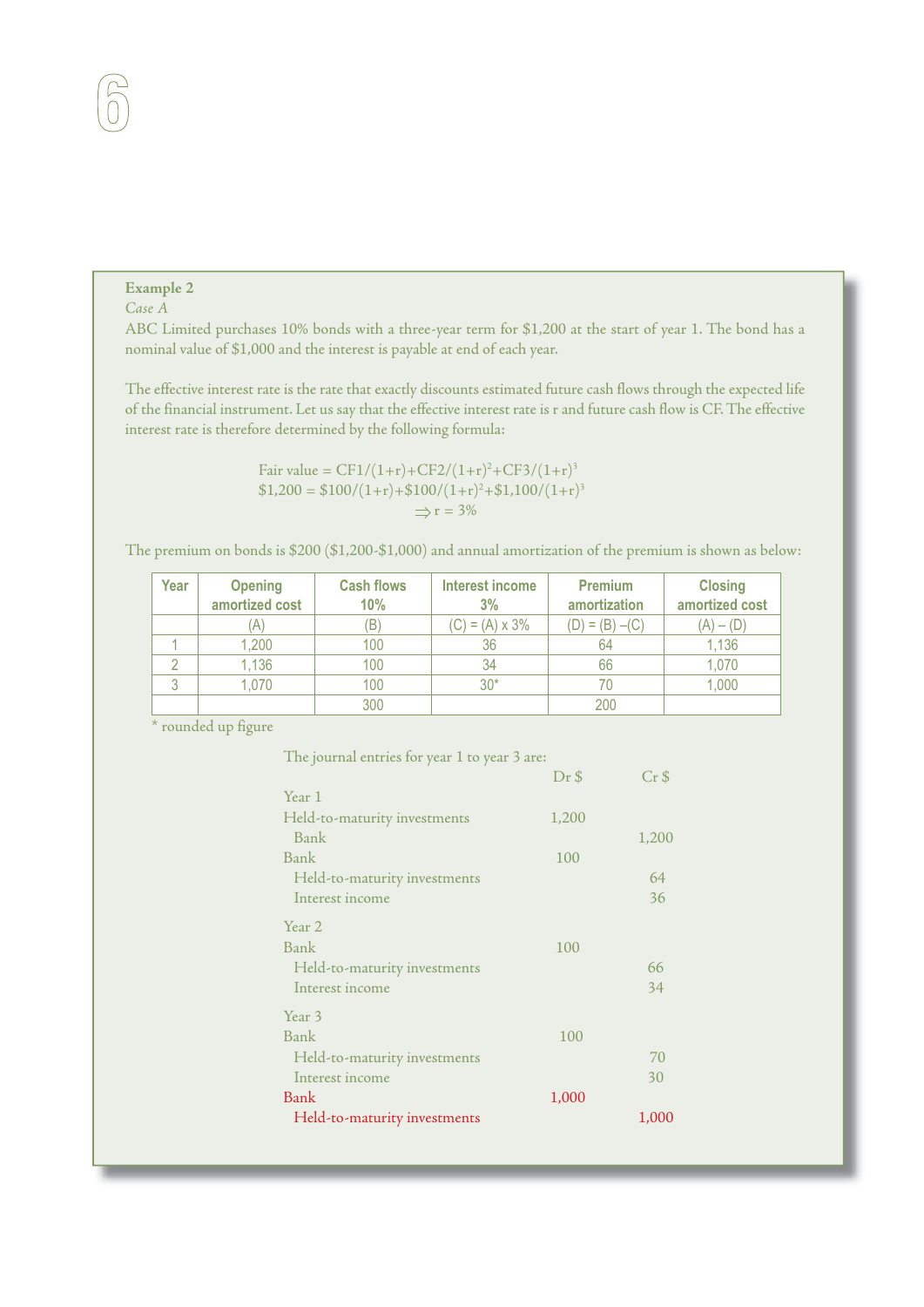## *Case B*

This time ABC Limited purchases 10% bonds with a three-year term for \$900 at the start of year 1. Again, the bond has a nominal value of \$1,000 and the interest is payable at end of each year.

The effective interest rate is the rate that exactly discounts estimated future cash flows through the expected life of the financial instrument. Let us say the effective interest rate is r and future cash flow is CF. The effective interest rate is therefore determined by the following formula:

> Fair value =  $CF1/(1+r) + CF2/(1+r)^2 + CF3/(1+r)^3$  $$900 = $100/(1+r) + $100/(1+r)^{2} + $1,100/(1+r)^{3}$  $\Rightarrow$  r = 14.3%

The discount on bonds is \$100 (\$1,000-\$900) and annual amortization of the premium is shown below:

| Year | <b>Opening</b><br>amortized cost | <b>Cash flows</b><br>10% | Interest income<br>14.3% | <b>Premium</b><br>amortization | <b>Closing</b><br>amortized cost |
|------|----------------------------------|--------------------------|--------------------------|--------------------------------|----------------------------------|
|      | A                                | (B'                      | $(C) = (A) \times 3\%$   | $(D) = (B) - (C)$              | $(A) - (D)$                      |
|      | 900                              | 100                      | 129                      | (29)                           | 929                              |
|      | 929                              | 100                      | 133                      | (33)                           | 962                              |
|      | 962                              | 100                      | $138*$                   | (38)                           | 1,000                            |
|      |                                  | 300                      |                          | (100)                          |                                  |

\* rounded up figure

| The journal entries for year 1 to year 3 are: |         |         |
|-----------------------------------------------|---------|---------|
|                                               | $Dr$ \$ | $Cr$ \$ |
| Year 1                                        |         |         |
| Held-to-maturity investments                  | 900     |         |
| Bank                                          |         | 900     |
| Bank                                          | 100     |         |
| Held-to-maturity investments                  | 29      |         |
| Interest income                               |         | 129     |
| Year 2                                        |         |         |
| Bank                                          | 100     |         |
| Held-to-maturity investments                  | 33      |         |
| Interest income                               |         | 133     |
| Year 3                                        |         |         |
| Bank                                          | 100     |         |
| Held-to-maturity investments                  | 38      |         |
| Interest income                               |         | 138     |
| Bank                                          | 1,000   |         |
| Held-to-maturity investments                  |         | 1,000   |
|                                               |         |         |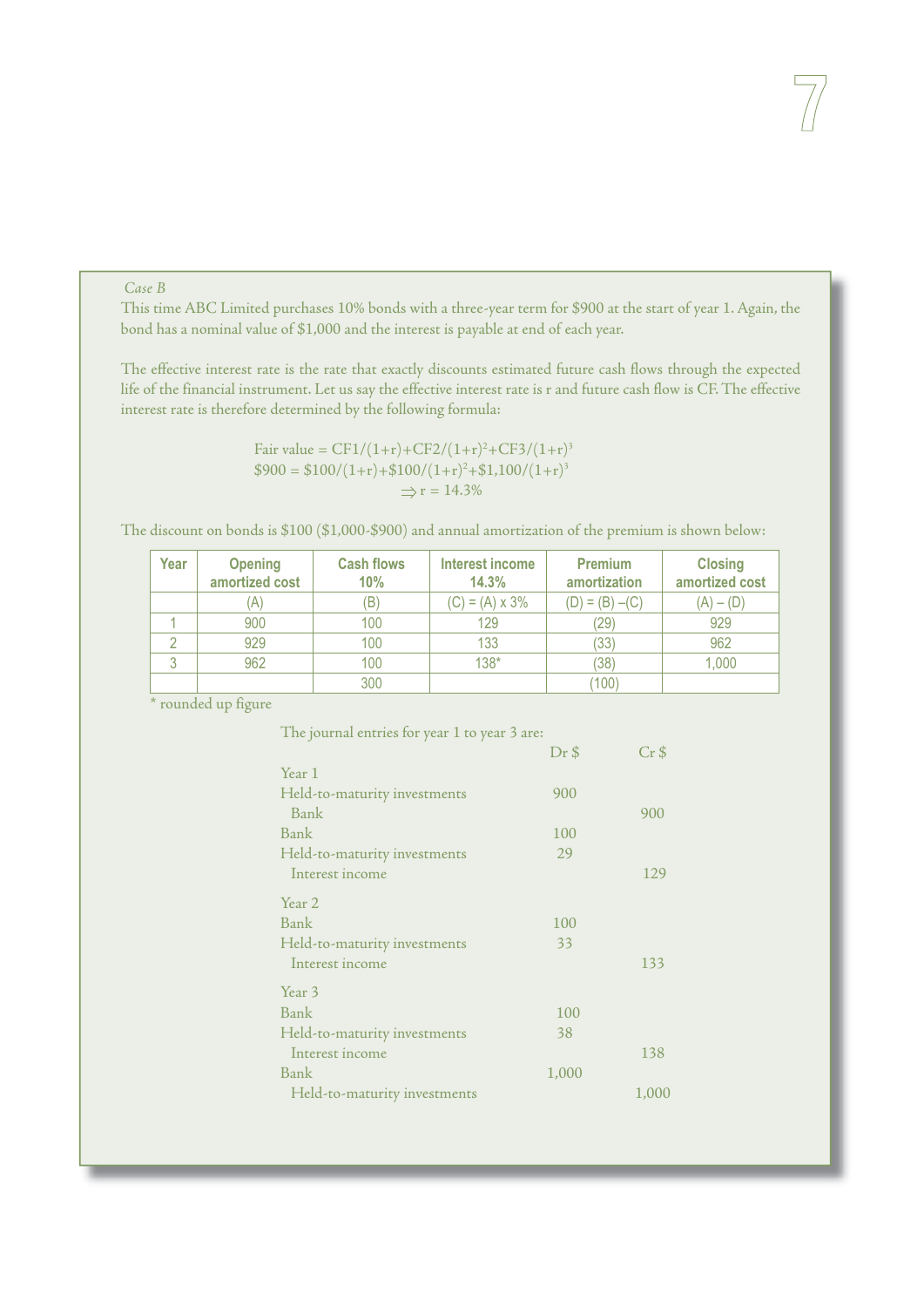#### **Impairment of financial instruments**

The purpose of impairment is to assess whether the values of the financial instruments are decreasing or not. According to HKAS 39, an impairment test is required where there is objective evidence that the financial assets are being impaired. Objective evidence of impairment includes one or more events after the initial recognition of the financial assets, which has an adverse impact on the estimated future cash flows of the financial assets. For example, significant financial difficulty of the bond issuer results in a default in paying interest payment or principal payment.

HKAS 39 also states that financial liabilities are not subject to testing for impairment.

 An impairment test is required for financial assets measured at amortized cost and also on assets designed as available for sale. The only category of financial assets that is not subject to testing for impairment is financial assets at fair value through profit or loss, because any decrease in fair value of these assets is recognized in profit or loss immediately.

The following table summarizes how to determine the amount of impairment loss for each category of financial assets:

| Category                                                 | Amount of impairment<br>loss                                                                                                                                   |
|----------------------------------------------------------|----------------------------------------------------------------------------------------------------------------------------------------------------------------|
| Financial assets at fair value<br>through profit or loss | Not applicable                                                                                                                                                 |
| Held-to-maturity investments                             | Impairment loss = existing<br>carrying amount - present<br>value of estimated future<br>cash flows discounted<br>using the original effective<br>interest rate |
| Loans and receivables                                    | Impairment loss = existing<br>carrying amount - present<br>value of estimated future<br>cash flows discounted<br>using the original effective<br>interest rate |
| Available-for-sale financial<br>assets                   | Impairment loss = the<br>amount of unrealized<br>holding losses previously<br>recognized directly in<br>equity                                                 |

#### **Example 3**

Using same information in Example 2 Case A, after paying interest payment at the end of year 1, the issuer of the bond announces that due to financial difficulties, the coupon rate of the bond is now 5% (i.e. instead of 10%) for each of next two years. The bond has the same nominal value of \$1,000 and the interest is payable at end of each year.

| Present value of future cash flow using original effective interest rate            |       |                 |
|-------------------------------------------------------------------------------------|-------|-----------------|
| $= CF1/(1+r)+CF2/(1+r)^2$                                                           |       |                 |
| $= 50/(1+3\%)+1,050/(1+3\%)^2$                                                      |       |                 |
| $= $1,039$                                                                          |       |                 |
| Impairment loss                                                                     |       |                 |
| $=$ existing carrying amount at end of year $1$ – present value of future cash flow |       |                 |
| $= $1,136 - $1,039$                                                                 |       |                 |
| $= $97$                                                                             |       |                 |
| The journal entry for the impairment loss is:                                       |       |                 |
|                                                                                     | Dr \$ | Cr <sub>5</sub> |
| Profit and loss - impairment loss                                                   | 97    |                 |
| Held-to-maturity investments                                                        |       |                 |
|                                                                                     |       |                 |